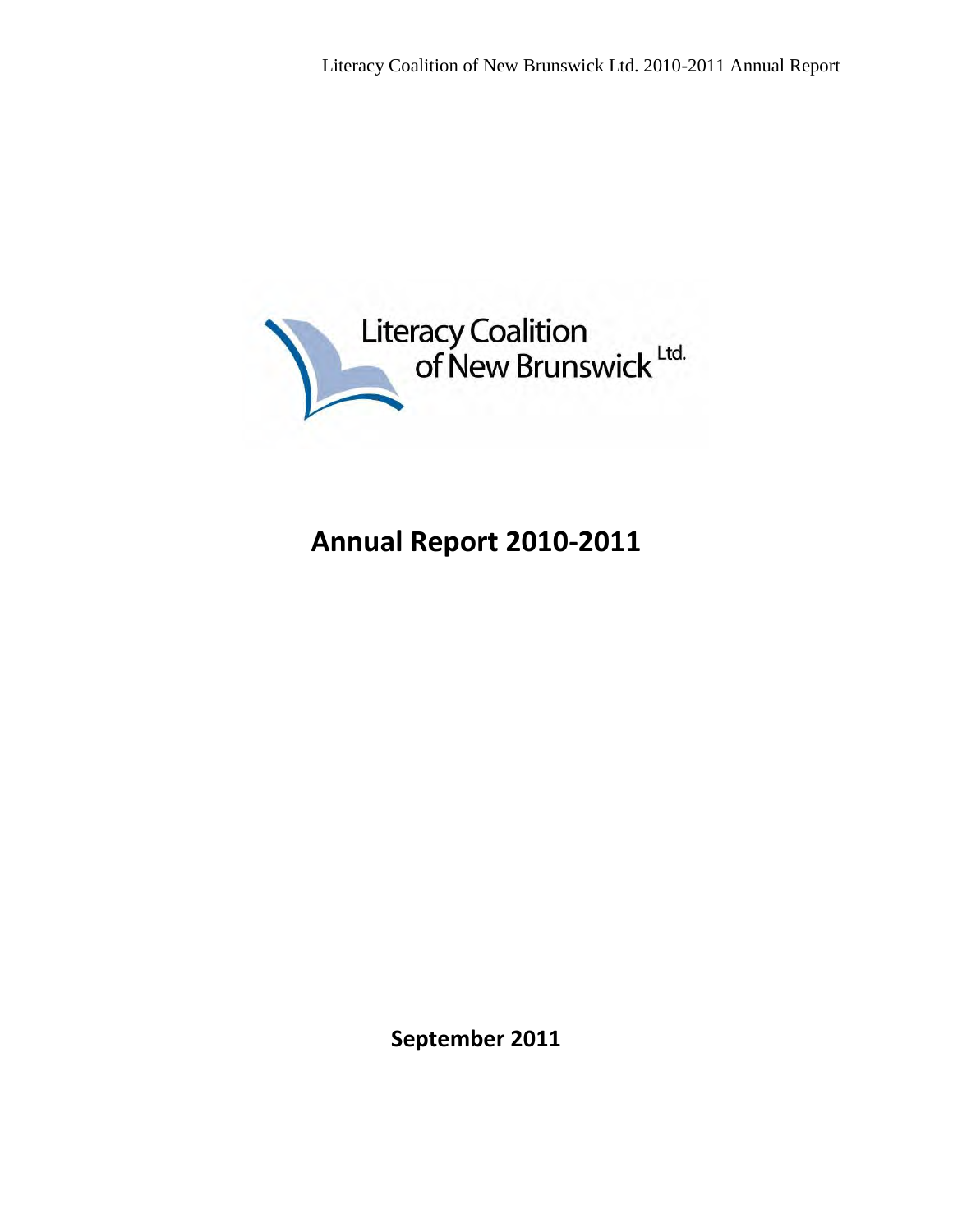#### **MESSAGE FROM THE PRESIDENT**

Literacy Coalition of New Brunswick Annual Meeting – Sept. 16. 2011 – President's Report

This has been a positive and promising year for the Literacy Coalition of NB Ltd., with four Board and five Executive meetings. I have been honoured to serve again as your President. I wish to offer heartfelt appreciation to each member of the Board and to our Executive Director and her staff. A huge challenge remains to collaborate with all our partners to advance literacy and essential skills in our Province. I do sense growing partnerships throughout New Brunswick. We have the will and we are continually seeking new options when it comes to "how to succeed", so that each citizen may have the dignity and the personal satisfaction from a growing mastery of literacy and essential skills. We consider the family home as the first setting from which citizens pursue lifelong learning for the workplace and for life itself.

Our relationship with the Office of Literacy and Essential Skills, Social Development Canada, has improved as a result of the excellent leadership of our Executive Director and her strong relationship with the Executive Committee. We realize that we must emphasize the nine essential skills, of which reading is number one, and that we must strengthen our partnerships with employers and employees as well as with professionals working directly with clients across the Province. In the Executive Director's report, you will see the many steps we are taking to reach this target. We are concerned by budgetary measures at the federal level and their potential impact on our future financial situation. Yet, we trust that our vigilance will sustain all that has been accomplished in the last year and allow us to go forward with confidence. Board renewal and engagement will continue to be a priority.

We continue to enjoy open communication and shared goals with the NB Department of Post-Secondary Education, Training and Labour, and I am pleased to report that the work of the NB Literacy Coordinating Committee continues. Yet, our own committees need to function better.

Our recent PGI golf tournament was enjoyed greatly by a large number of enthusiastic supporters of literacy. We are indebted to the 2011 PGI Cabinet and we appreciate the dedicated work of Jan Carinci who is contracted by LCNB to facilitate the event on our behalf. More than \$100,000 was raised for family and adult literacy. We are charged with the obligation to be the guardian of these funds and to use them wisely.

I believe that our sessions on Board Development were important to our future stability and accountability. Dr. Frank Hayes proved to be a valuable resource and leader of this process. The Coalition has a responsibility to assimilate this information and to make our organization more solid and more visionary. Our revised Bylaws and Policies will be the foundation of a renewed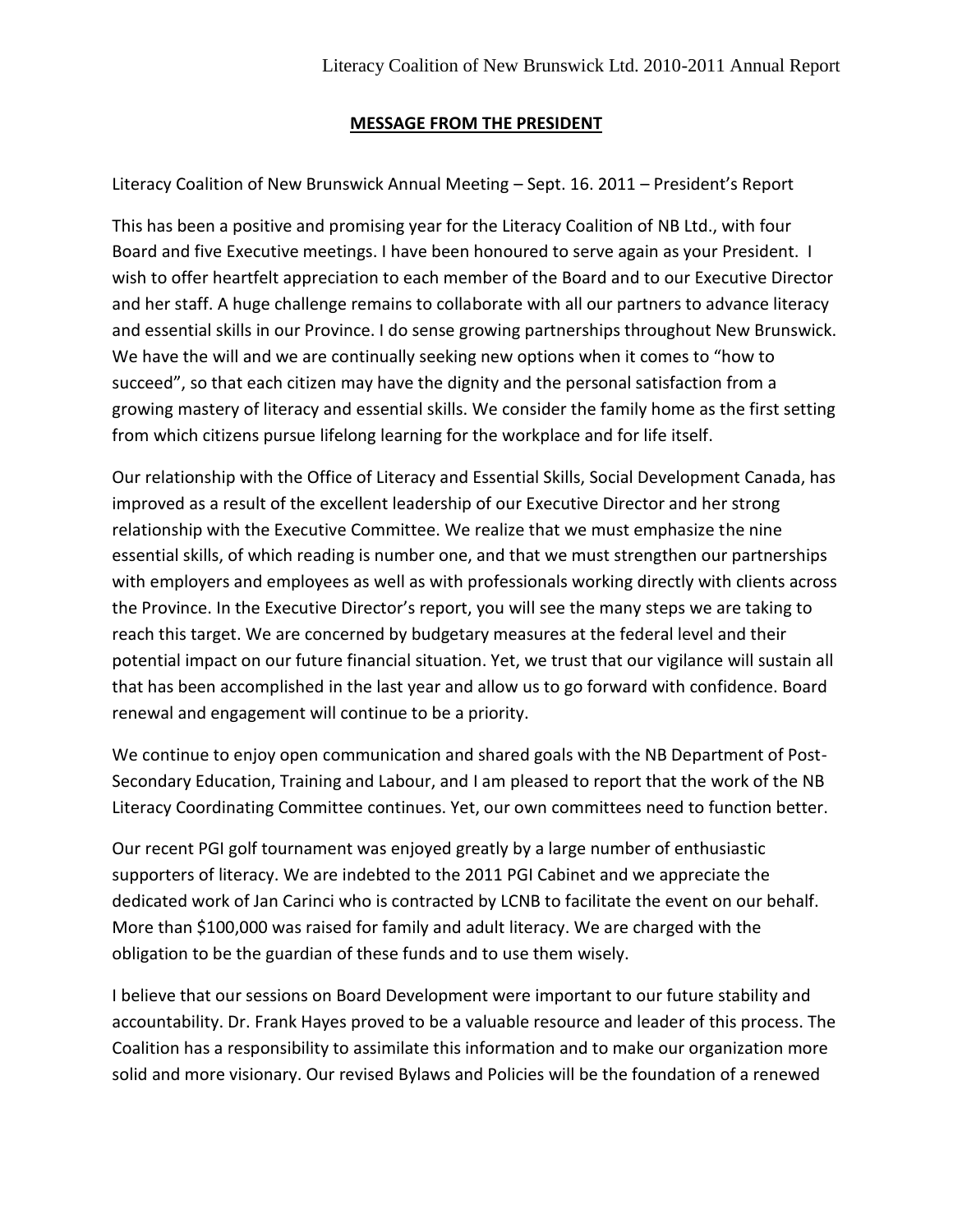organization. The Executive Director will provide details of the Coalition's work 2010-2011 and will outline plans for 2011-2012. As always, your advice will be appreciated.

Respectively submitted, Marilyn Trenholme Counsell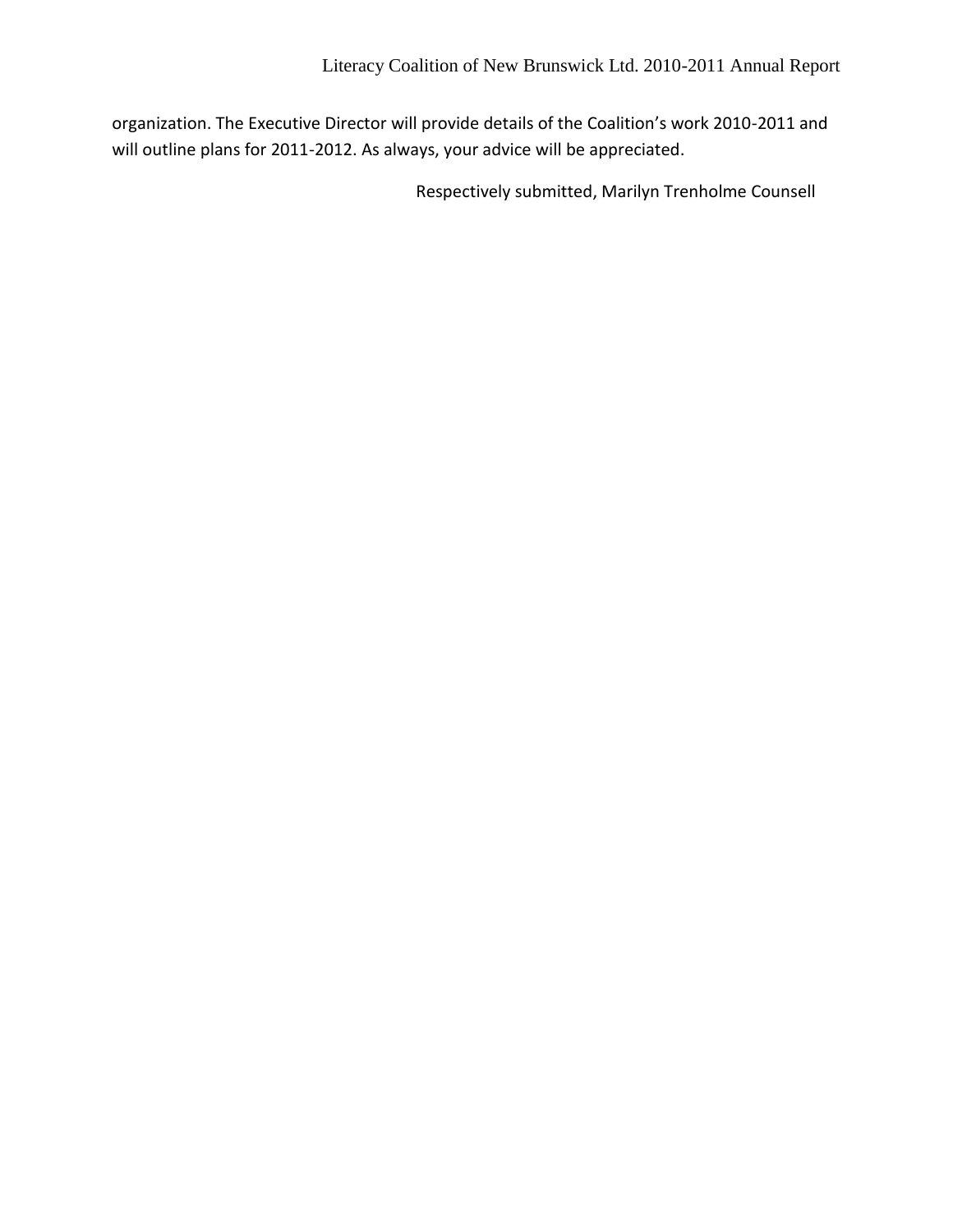## **Executive Director's Report**

This fall marks one year that I have been with the Literacy Coalition as the Executive Director and one year with a full-time staff of four. It has been a year with a steep learning curve for all of us and I believe that we have done great work to move the Coalition forward in addressing the literacy needs of our citizens. The staff and I have worked closely this year with our President, the Honourable Marilyn Trenholme Counsell and our Executive Committee to ensure that we are fulfilling our contract with the Office of Literacy and Essential Skills and our Strategic Plan for 2010-2013. I want to thank our President and our Executive Committee for their tremendous support in all that we have done this year.

### **Events**

This year the Literacy Coalition had a tradeshow booth on the nine essential skills and a number of promotional materials developed to showcase the Coalition around the province and inform the public about the work of our organization.

In October of 2010, as per our funding agreement with the Office of Literacy and Essential Skills, the Literacy Coalition hired Maureen Hughes as our Project and Research Manager and Nicki Jewett as our Communications Officer. Both Maureen and Nicki have completed amazing work in their first year with the Coalition; I thank them for their hard work this year and their enthusiasm for the work of this organization.

Also in October, our President and myself met with the new Minister of Post-Secondary Education, Training and Labour to inform her of our organization and share our Strategic Plan. Throughout this year, the Coalition has developed a strong partnership with this department, which has resulted in more collaboration and information sharing between the department, ourselves and our literacy partners.

The 2010 Dr. Marilyn Trenholme Counsell Early Childhood Literacy Awards Ceremony was held on Friday, November 24, 2011 at Government House in Fredericton. The bilingual ceremony, delivered in partnership with the FANB, recognized 11 recipients from both the Francophone and Anglophone communities. Entertainment for the afternoon was provided by Montessori World Inc. and la Garderie Au P'tit Monde de Franco. As of this year, these awards have been renamed the Dr. Marilyn Trenholme Literacy Awards and will recognize recipients in the following categories:

- Early Childhood Literacy
- Community Literacy Programs
- **•** Business/Corporate Literacy Initiatives
- Individual Outstanding Contributions to Literacy

On November 1, 2010, the CAMET (Council of the Atlantic Ministers of Education and Training) Literacy Awareness campaign, which included a series of television commercials was launched.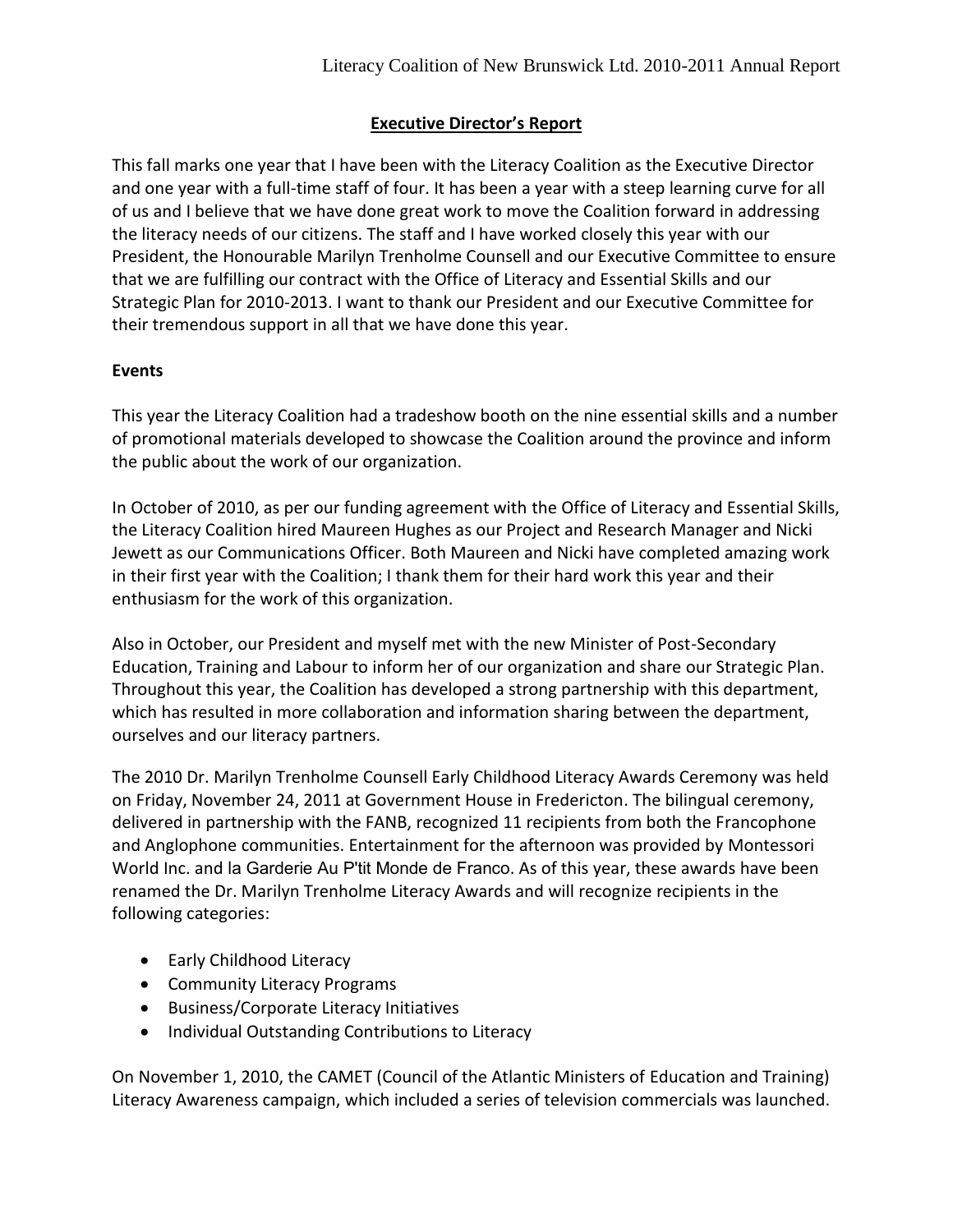The Department of Post-Secondary Education, Training and Labour identified the 1-800 lines from LCNB and FANB as the contacts for literacy information. The second phase of this campaign will take place in November 2011 with revisions to the television commercials which should include specific contact information for our organization.

In January 2011, the Literacy Coalition celebrated Family Literacy Day by visiting Klever Kids Daycare and the Gagetown Military Family Resource Centre to read with and do crafts with the children. We also held a Family Fun Day on January 22, 2011 in Fredericton, in partnership with Frontier College. The day's activities included word bingo, face painting, active games, dance, Science East, crafts, a reading corner and lots of prizes. There were more than 400 children and parents in attendance at this event. This year's Family Fun Day will be held on January 21, 2011.

Also in January, a newly formed Provincial Literacy Partners group met for the first time. Represented in this group are LCNB, FANB, Laubach Literacy New Brunswick, NALD, and the Workplace Essential Skills and Community Adult Learning Programs of the Department of Post-Secondary Education, Training and Labour. The purpose of this group is to ensure that we are working together with improved communication of what we are all doing in the field of literacy and essential skills.

On March 24-25, 2011 we held our Board Development Sessions facilitated by Dr. Frank Hayes. These sessions went very well with much participation from all Board members. I would like to thank Dr. Hayes for the time and dedication he provided to the Coalition in the completion of our Strategic Plan and our Board Development Sessions.

In April 2011, the Literacy Coalition held their first writing contest entitled 'Lifelong Learning: the Future of New Brunswick' to promote International Adult Learners Week from April 2-9, 2011. We received 20 submissions and awarded prizes to five adult learners:

- Kirk Moss, Fredericton North Adult Learning Centre
- Kelly Worden, Laubach Literacy Woodstock
- Barbara Tanguay, Sussex Adult Learning Program
- April Cameron, Sussex Adult Learning Program
- Chassity Cook, Saint John Learning Exchange

Each winner received a cheque for \$100 and an adult easy read book. We also awarded one grand prize to Kelly Worden which was a netbook computer.

On June 24, 2011 we held the Sheree Fitch Adult Learner Scholarship Awards Ceremony in Moncton, NB to honour ten adult learners from around the province:

- Cathy M. Plant, Laubach Literacy Fredericton
- Claudette McGarrigle, Black Harbour CALP
- Jason Faloon, John Howard Society CALP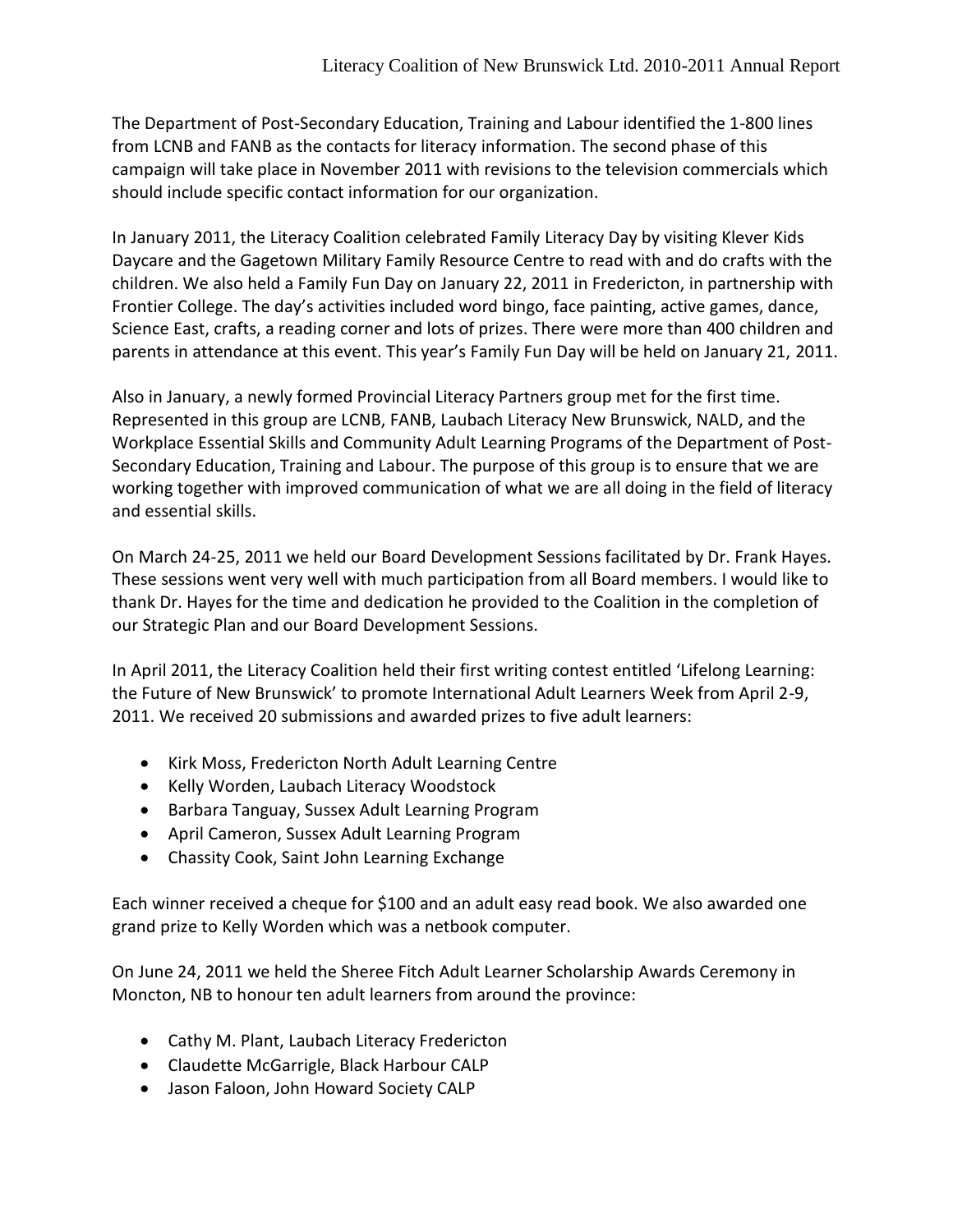- Jessica Muise, Saint John Learning Exchange
- Jocelyn Aspen, Saint John Learning Exchange CALP
- Kerry Babin, Campbellton CALP
- Michelle Cunningham, Belledune CALP
- Mike Caissie, Moncton Regional Learning Council (Laubach)
- Sandra Jean Toole, Fredericton Evening GED Program
- Shelley MacKenzie, Neil Squire Adult Learning Centre

For this year's Sheree Fitch Awards we asked ten of our PGI Sponsors to read the stories and present the awards with Sheree Fitch to our adult learners. This was a great experience for sponsors as they were able to meet the learners and see the difference that their contribution is making to adult literacy. Each of our Sheree Fitch Award winners received a cheque for \$100 and an autographed copy of 'Pluto's Ghost' by Sheree Fitch.

In August we held our annual PGI Golf Tournament for Literacy which was the most successful in Canada once again by raising \$115,000 for literacy programs across New Brunswick. This event which includes FamFest, Eveningside, Breakfast, Golf Day and a Banquet was made possible by our dedicated co-chairs, Michelle Carinci and Lisette Michaud Carrier, our Event Coordinator, Jan Carinci, our PGI Cabinet members and the many volunteers that make our event such a success.

#### **Meetings and Conferences**

Over the past year I have attended several key meetings and national conferences, including:

- PETL Quality Initiative Consultation, Fredericton, NB September 22, 2010
- Ontario Literacy Coalition's Spotlight on Learning Conference, Toronto, ON– October 18- 20, 2010
- Meeting with the new Minister of Post-Secondary Education, Training and Labour, Fredericton, NB – October 26, 2010
- NB Literacy Coordinating Committee Meeting, Fredericton, NB October 27, 2010
- Social Policy Research Network Forum, Moncton, NB October 29, 2010
- Canadian Literacy and Learning Network Meetings, Ottawa, ON October 31 November 3, 2010
- Meeting with the Office of Literacy and Essential Skills, Ottawa, ON November 4, 2010
- PGI National Forum, Toronto, ON November 5-7, 2010
- Workplace Essential Skills, A. L. Gullison Graduation Ceremony, Fredericton, NB December 15, 2010
- Social Policy Research Network Synergy Session on Learning, Fredericton, NB January 11, 2011
- NB 2026 Round Table Session, Fredericton, NB February 24, 2011
- Canadian Literacy and Learning Network Meetings, Ottawa, ON April 11-13, 2011
- Meeting with the Office of Literacy and Essential Skills, Ottawa, ON April 12, 2011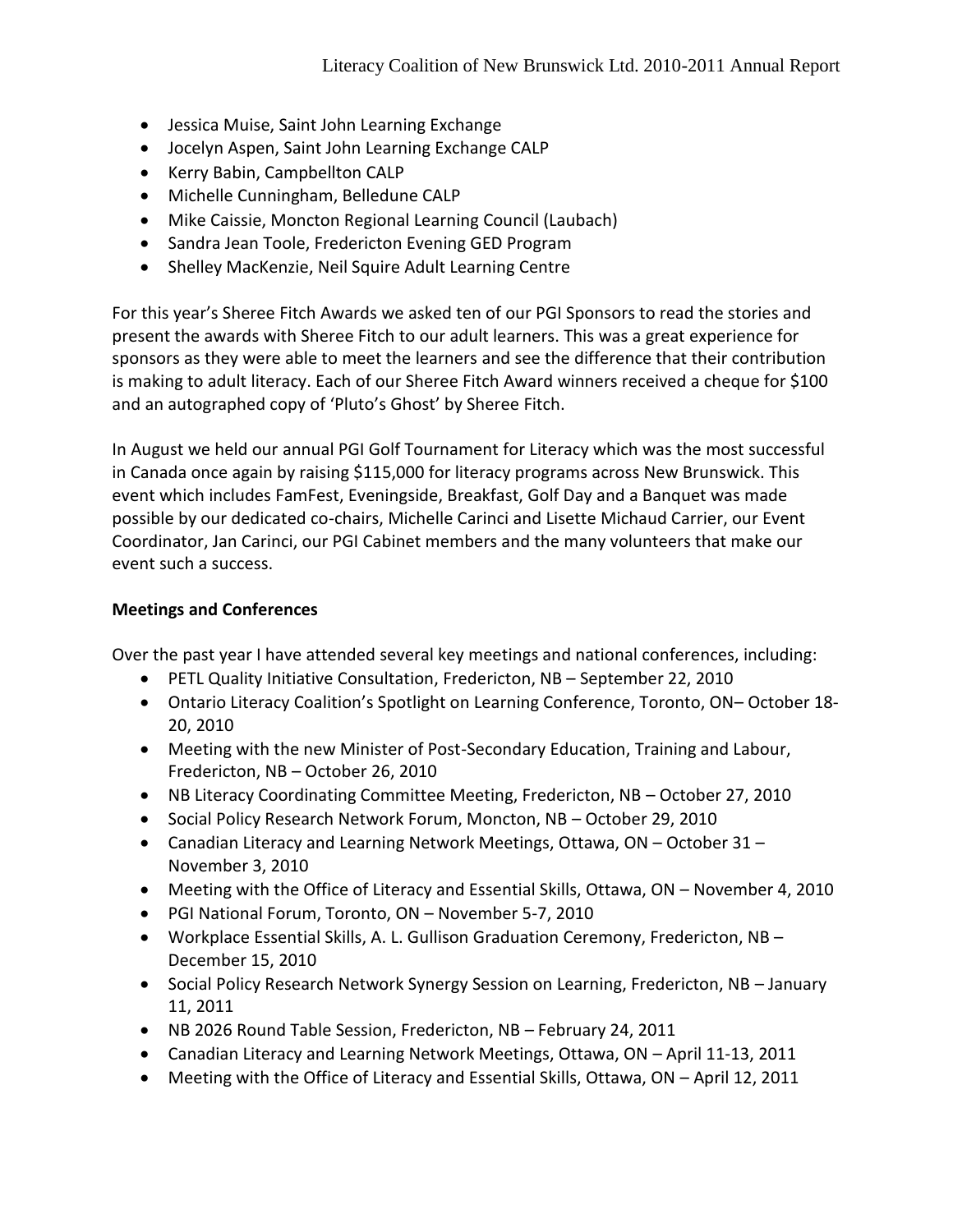- Presentation to the Community Adult Learning Network, Fredericton, NB April 20, 2011
- New Brunswick Literacy Day Luncheon, Fredericton, NB April 20, 2011
- YMCA Literacy Day Luncheon, Moncton, NB April 27, 2011
- Met with the Alliance of Sector Councils, Fredericton, NB April 28, 2011
- WES Strategic Planning Session, Fredericton, NB May 19, 2011
- Atlantic Coalition Meetings, Charlottetown, PE May 19-20, 2011
- Tribute to Peter Sawyer, Moncton, NB June 2, 2011
- Laubach Literacy New Brunswick Conference, Sackville, NB June 11-12, 2011
- Met with Deputy Minister Marc Léger, Fredericton, NB August 2, 2011
- PGI Golf Tournament for Literacy, Moncton, NB August 16-18, 2011

#### **Workshops**

To date the Literacy Coalition has offered three Learning Disabilities training workshops; they were held in Moncton, Fredericton and Saint John. The final workshop will be held in Miramichi on October 11, 2011. Each of the three completed workshops was very successful with between 10-20 practitioners in attendance. Each participant who attended the workshops received a Learning Disabilities Resource Binder.

#### **Projects**

The Building Capacity for Family Literacy Project has now come to a close. A total of six Round Table sessions and two *Conversations with Parents* sessions were conducted. As part of the project, the *Conversations with Parents Guide* was updated; an assessment tool with a backgrounder and five travelling trunks were completed. Follow-up activities for this project include the distribution of the travelling trunks around New Brunswick, a presentation at our October conference and follow-up check-ins with participants to see how family literacy activities have progressed as a result of the project.

The Literacy Coalition hired Kimberly Justason this year to complete the Self-Assessment Marketing Tool Project. A draft Workplace Essential Skills Booklet intended to inform employers of literacy and essential skills and provide a starting point for developing a workplace culture to foster learning among their employees, has been developed and is currently being reviewed. The booklet will be launched on September 23, 2011 as part of Essential Skills Day, the launch will be held at the Literacy Coalition's new office at 921 College Hill Rd. Following the launch a presentation will be developed based on the booklet and we will be aiming to complete 20-30 employer/union/business/labour presentations before March 2012.

Kimberly Justason was also hired this year to complete the remaining activities for the Violence and Learning Project being undertaken with George Brown College. The materials have all been developed by Dr. Jenny Horsman and her team and are available at [www.learningandviolence.net.](http://www.learningandviolence.net/) Kimberly is currently working on promoting and getting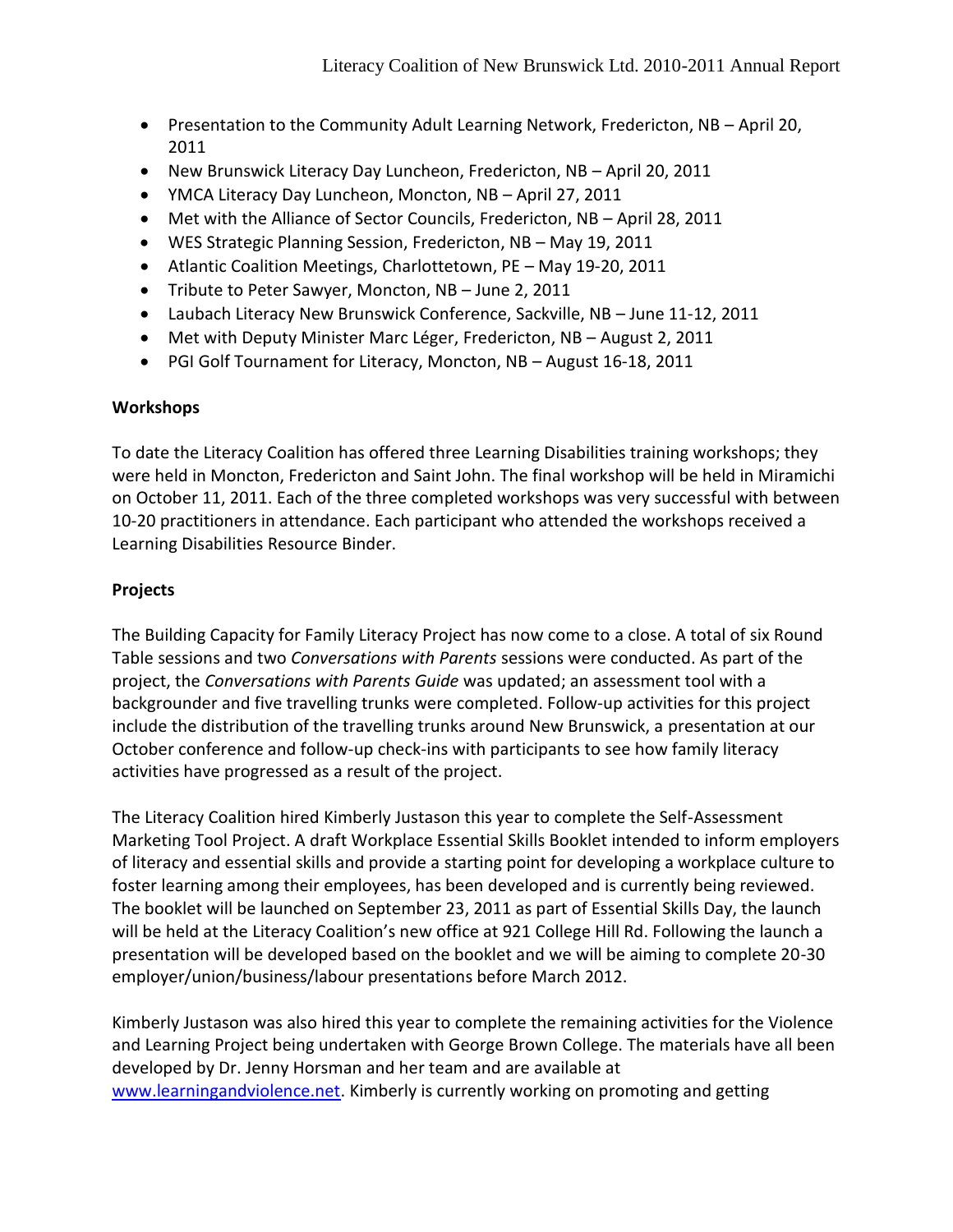feedback on the tools from our partners across the Atlantic Provinces. This project will come to a close in October 2011.

Our funder, the Office of Literacy and Essential Skills, has indicated to us that they would like to see us do more with respect to the nine essential skills. Therefore below is a point form list of the activities we indicated to them we would be completing in the coming year to address this request:

- Modify our SOUL (Speaking Out Utilizing Learners) program to address more of the nine essential skills
- Put a greater emphasis on the essential skills for our October conference
- Complete our Workplace Essential Skills Booklet, including 20-30 presentations to employers/unions/business/labour
- Be more active in using our newly designed essential skills tradeshow booth to inform the public of the nine essential skills
- Incorporate a great focus on the nine essential skills into our newsletter and submit articles to other newsletters on the essential skills
- Add a Workplace Essential Skills page to our website
- Work more closely with our partners around the province who are also working with the essential skills
- Add an essential skills focus to the events we celebrate each year (i.e. International Literacy Day, Family Literacy Day, International Adult Learners Week, etc.)

#### **Final Remarks**

At this time, I would like to thank the Department of Post-Secondary Education, Training and Labour for their continued recognition of the work that the Coalition is doing and for their partnership in improving the literacy and essential skills of all New Brunswickers. I would also like express my gratitude to the Executive Committee for their continued support of the work that my staff and I have done over the past year and all that will be accomplished as we move forward into 2012.

I also would like to thank Jan Carinci, Kimberly Justason, Lauren Hawthorne, Lynda Homer, Madeline West, Maureen Hughes, Nicki Jewett and Nicole Poirier for the dedication and hard work this past year.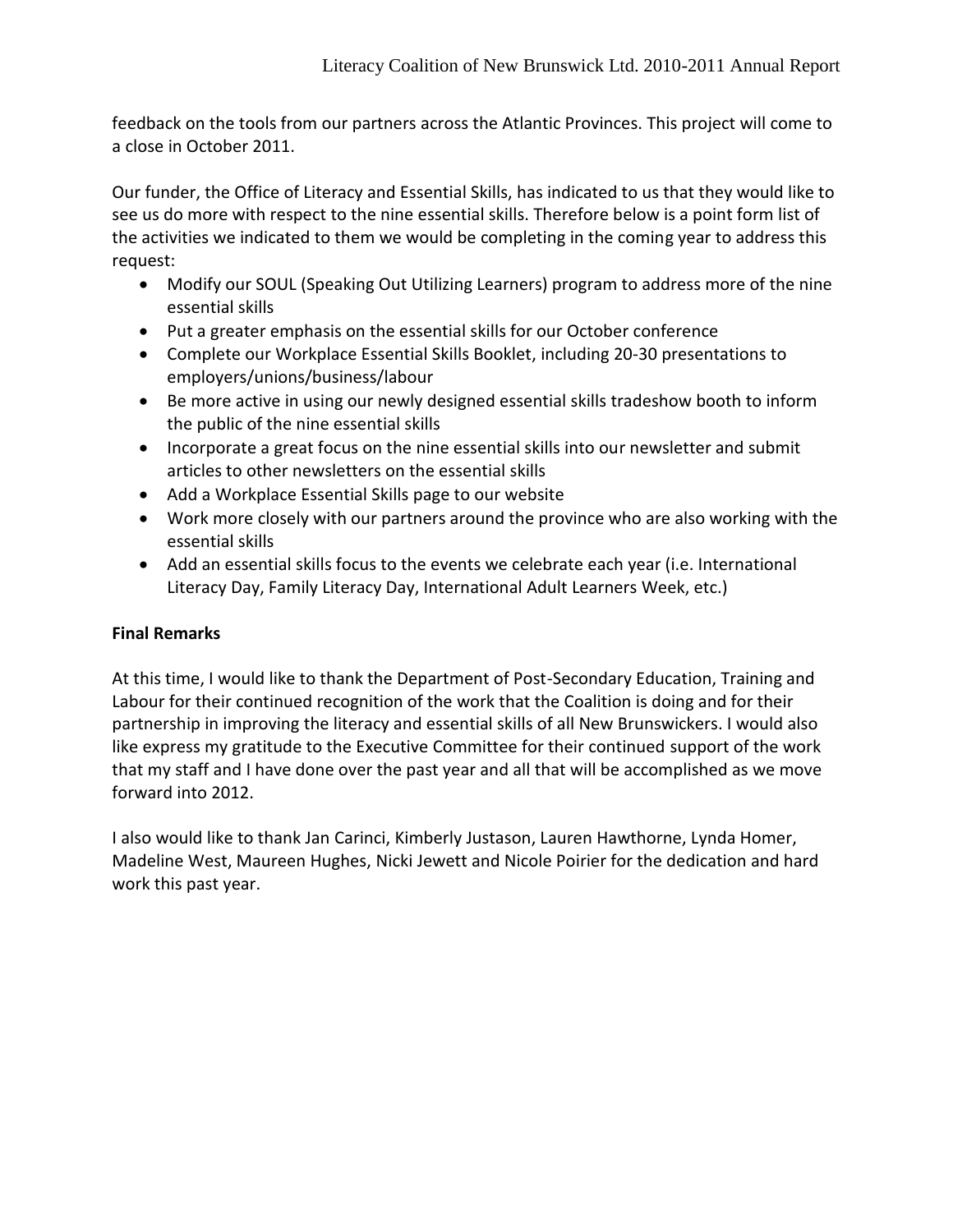## **MESSAGE FROM LCNB'S HONOURARY PATRON**

I am still an adult learner. The more I learn, the more I work in the literacy field, the more convinced I am that there are significant challenges.

It is a never ending task to meet those challenges but energizing and soul fuelling work. We all have much more to learn about how people learn and come to access and use the printed word. To work and play together so that each person is empowered is a worthy goal. To see folks use the gifts they were given and have more opportunities open to them is sometimes nothing short of miraculous.

Ultimately, literacy is at the very root of a democracy, of a just and evolving world. Don't we all need to keep learning what it means to be more human? Being able to read is only the beginning. The big picture in the ongoing work for literacy is this: that each of us can shape a world that is safer, saner and kinder.

## Sheree Fitch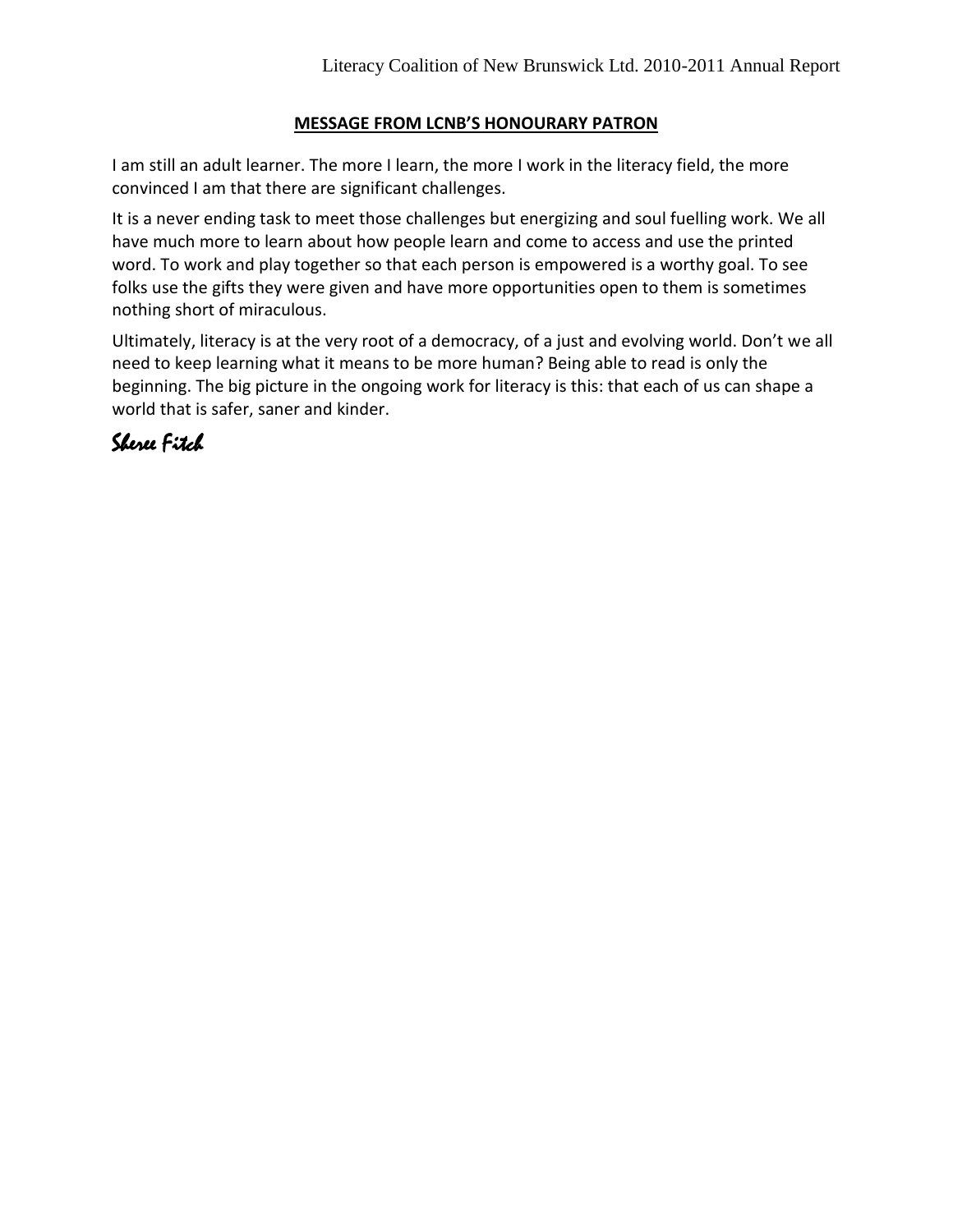## **Endowment Fund Report**

As stipulated by the Board monies earned by the PGI for the Endowment Fund were placed in a GIC, to be held until the market stabilized. Then funds would be transferred to the Fredericton Community Foundation.



| <b>Fund Status Report</b><br>Marian Zaichkowski Endowment Fund |                            |                                     |                               |
|----------------------------------------------------------------|----------------------------|-------------------------------------|-------------------------------|
| <b>Period</b>                                                  | July-<br>September<br>2010 | October-<br><b>December</b><br>2010 | January-<br><b>March 2011</b> |
| <b>Opening Fund Balance</b>                                    | \$206,372.45               | \$228,283.23                        | \$224,709.93                  |
| <b>Contributions to Fund</b>                                   | \$9,014.28                 | \$0.00                              | \$0.00                        |
| Interest, Dividends, Realized Capital Gains<br>(Losses)        | (\$1,503.16)               | (\$3,060.35)                        | (\$3,910.69)                  |
| Unrealized Capital Gains/Losses                                | (\$11,754.49)              | (\$3,627.46)                        | (\$1,253.07)                  |
| <b>Administrative Fee</b>                                      | (\$361.15)                 | (\$399.50)                          | (\$393.24)                    |
| <b>Disbursements</b>                                           | \$0.00                     | (\$9861.61)                         | \$0.00                        |
| CLOSING FUND BALANCE                                           | \$228,283.23               | \$224,709.93                        | \$229,480.45                  |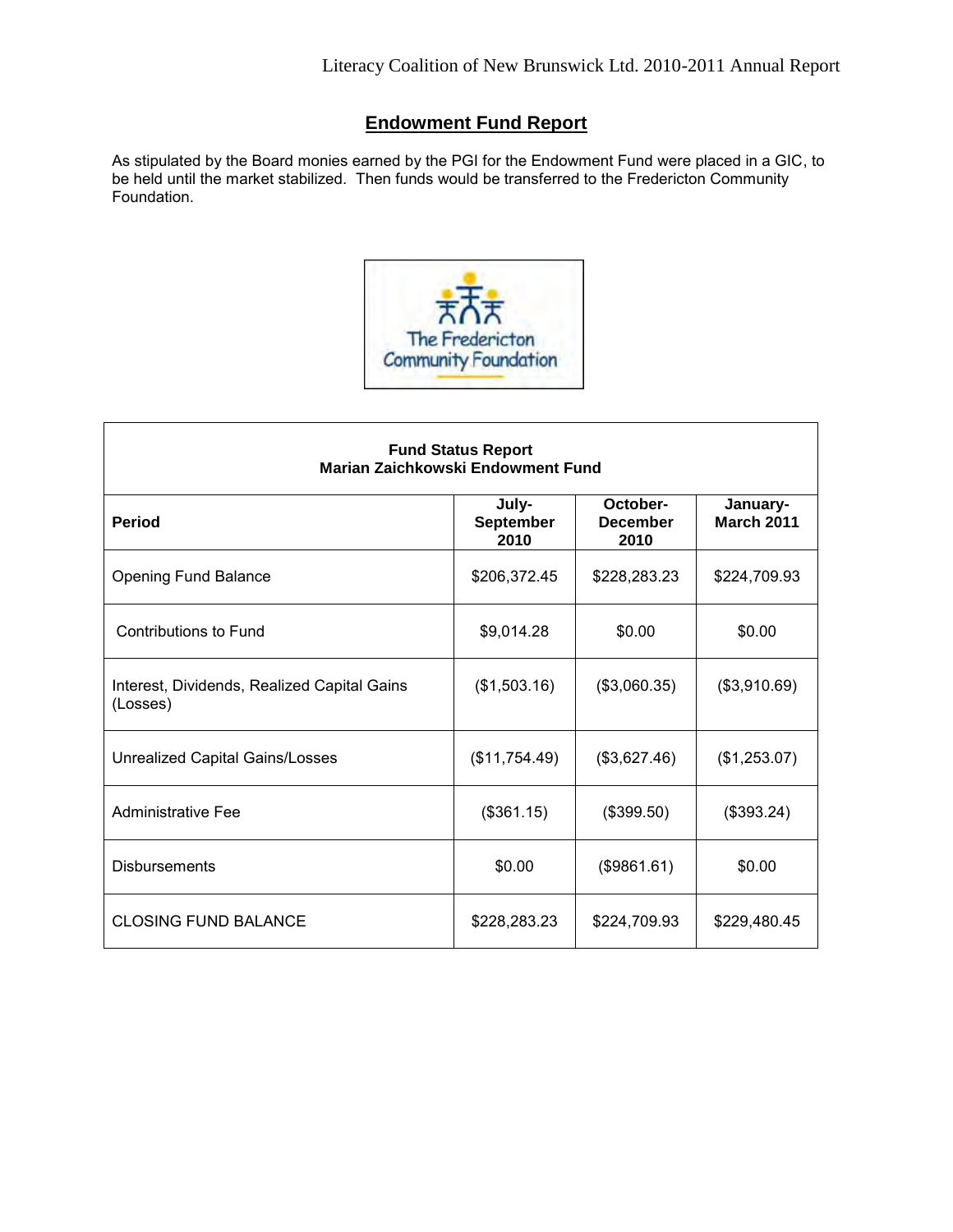#### **2010-2011 Board of Directors**

#### **Honourary Advisors**

Hon. Andy Scott PC – Social Policy Research Network

Dr. Doug Willms – C.R.I.S.P. (Canadian Research Institute for Social Policies)

#### **Executive Committee**

Hon. Marilyn Trenholme Counsell, MD, ONB – President

Marian Zaichkowski – Past President

Greg Gillis or alternate Jacques Paynter - AMEC Atlantic Canada & Quebec Operations, LCNB Vice-President

Anna-Marie Hayes – New Brunswick Association of Family Resource Centres, LCNB Treasurer

Dr. Heather J. Richmond – Professor, Saint Thomas University, LCNB Secretary

#### **Board of Directors**

Deanna Allan – Laubach Literacy New Brunswick

Michel Boudreau – President, New Brunswick Federation of Labour

Michel C. Belliveau – President, FANB

Janette Desharnais – New Brunswick Regional Coordinator, Frontier College

Shirley Downey, ONB – Born to Read

Micha Fardy – Chair, Greater Moncton Literacy Advisory Board

Christina Fowler or alternate Claire Ashton – Saint John Learning Exchange

Dennis Macleod – Adult Learner Representative

Kelly McLean-Haley – Early Learning Centres

Clarence LeBlanc – Liaison for FANB and LCNB

Ann Morrissy – Department of Post-Secondary Education, Training and Labour

Angela Scott – Program Consultant, Early Childhood Care and Education New Brunswick

Dr. Pam Whitty – Professor, UNB Early Childhood Centre

Joanne Wilson or alternate Jane Wasson – Community Adult Learning Program Teacher's Network

#### **Government Representatives**

Tiffany Bastin – Department of Education